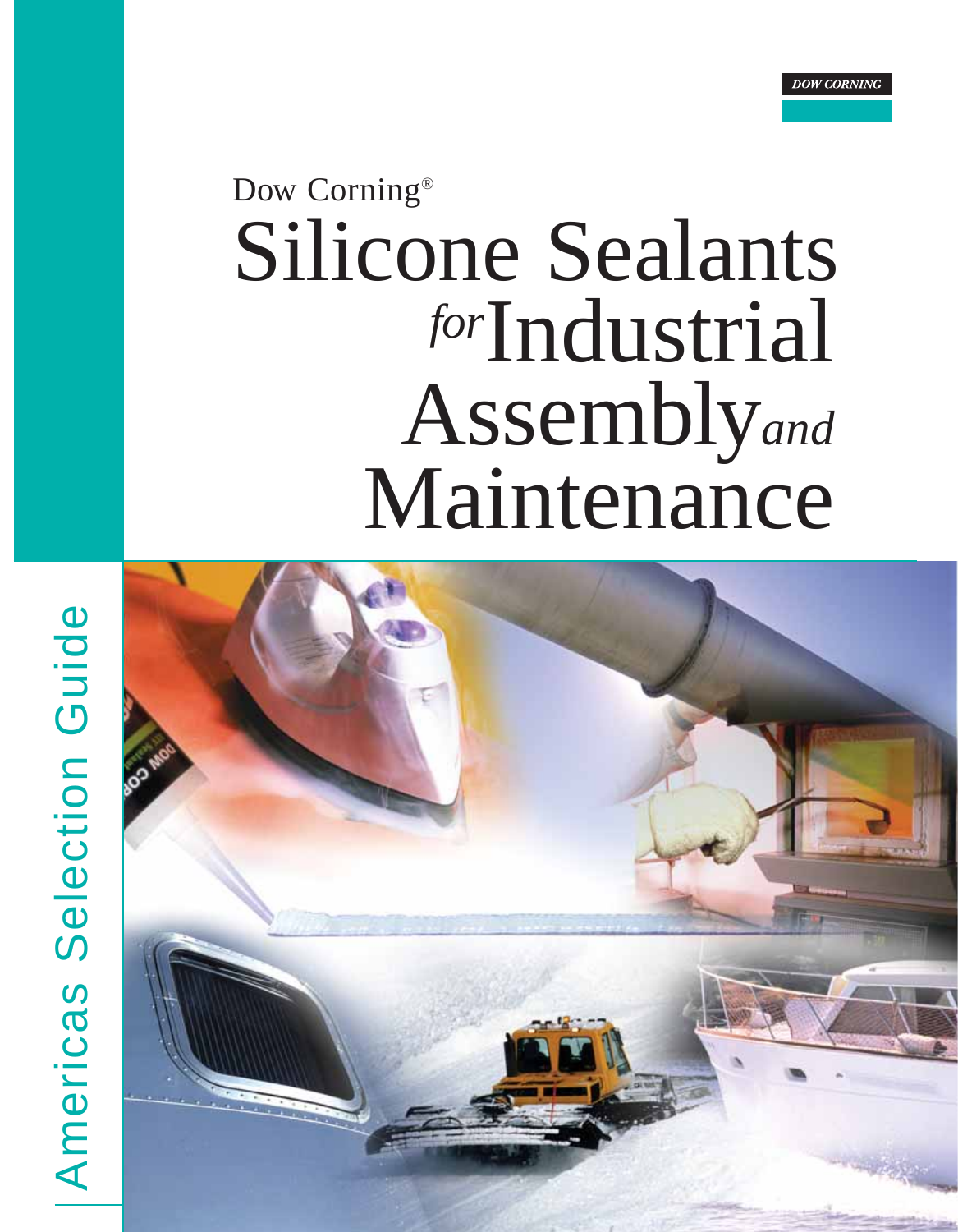Regardless of how harsh the environment or how extreme the temperature, we are sure to have a Dow Corning® sealant to meet your needs.

This guide will assist you in selecting the best sealant for your specific application needs. A technical data sheet is available for all products.



#### **Dow Corning® 730 Solvent Resistant Sealant**

- **Primary Use** Bonding, sealing and caulking where resistance to fuels, oils and solvents is required.
- **Applications** Assembling and repairing fuel lines and tanks; bonding components exposed to fuels, oils, solvents; making formed-in-place gaskets for chemical compressors, fluid-filled distributors and transformers; repairing rubber linings exposed to corrosive conditions; sealing pipe joints on lines carrying corrosive chemicals.<sup>1</sup>

#### **Dow Corning® 732 Multi-Purpose Sealant**

- **Primary Use** General purpose bonding and sealing; making formed-in-place gaskets.
- **Applications** Sealing flashing, vents, flues, gutters, marine cabins and windows, electrical boxes; caulking joints in sheet metal stacks, ductwork; bonding appliance parts, signs and sign letters; adhering auto trim, appliance trim, name plates; making formed-in-place gaskets for compressors, gearboxes, pumps.<sup>1</sup>

#### **Dow Corning® 733 Glass & Metal Sealant**

- Primary Use Bonding and sealing.
- **Applications** Bonding and sealing appliances, heavy equipment, marine equipment, recreational vehicles.<sup>1</sup>

#### **Dow Corning® 734 Flowable Sealant**

- **Primary Use** To fill voids, cracks, crevices; conformal coating for connections and battery terminals.
- Applications Coating mechanical devices; making formed-in-place gaskets for compressors, gearboxes, pumps; potting electrical terminals; sealing ammunition fuses, trailers, truck cabs.<sup>1</sup>

#### **Dow Corning® 736 Heat Resistant Sealant**

- **Primary Use** Sealing and bonding applications exposed to temperatures as high as 600°F (315°C).
- **Applications** Sealing fired heaters, flanged pipe joints, access doors, moving oven belts, industrial ovens and boilers, plywood drying ovens, bag filters on smoke stacks, flues on gas appliances; bonding appliance parts, electrical and electronic equipment; caulking joints in sheet metal stacks, ductwork.<sup>1</sup>

#### **Dow Corning® 786 Mildew Resistant Sealant**

- **Primary Use** Interior sealing applications exposed to high moisture.
- **Applications** Sealing tubs, sinks, plumbing fixtures, interior walls.<sup>1</sup>

#### **Dow Corning® 1890 Protective Coating**

- **Primary Use** General purpose coating for protecting motors and electrical equipment; maintenance coating.
- **Special Characteristics** Excellent moisture protection and resistance to sand, dust, dirt particles; easy to apply, thin coatings will not run or drip when applied to vertical or overhead surfaces.
- Applications Coating motor windings, bus bars, splines, connectors, transformers, insulators, trailers, truck cabs, wooden pole tops.<sup>1</sup>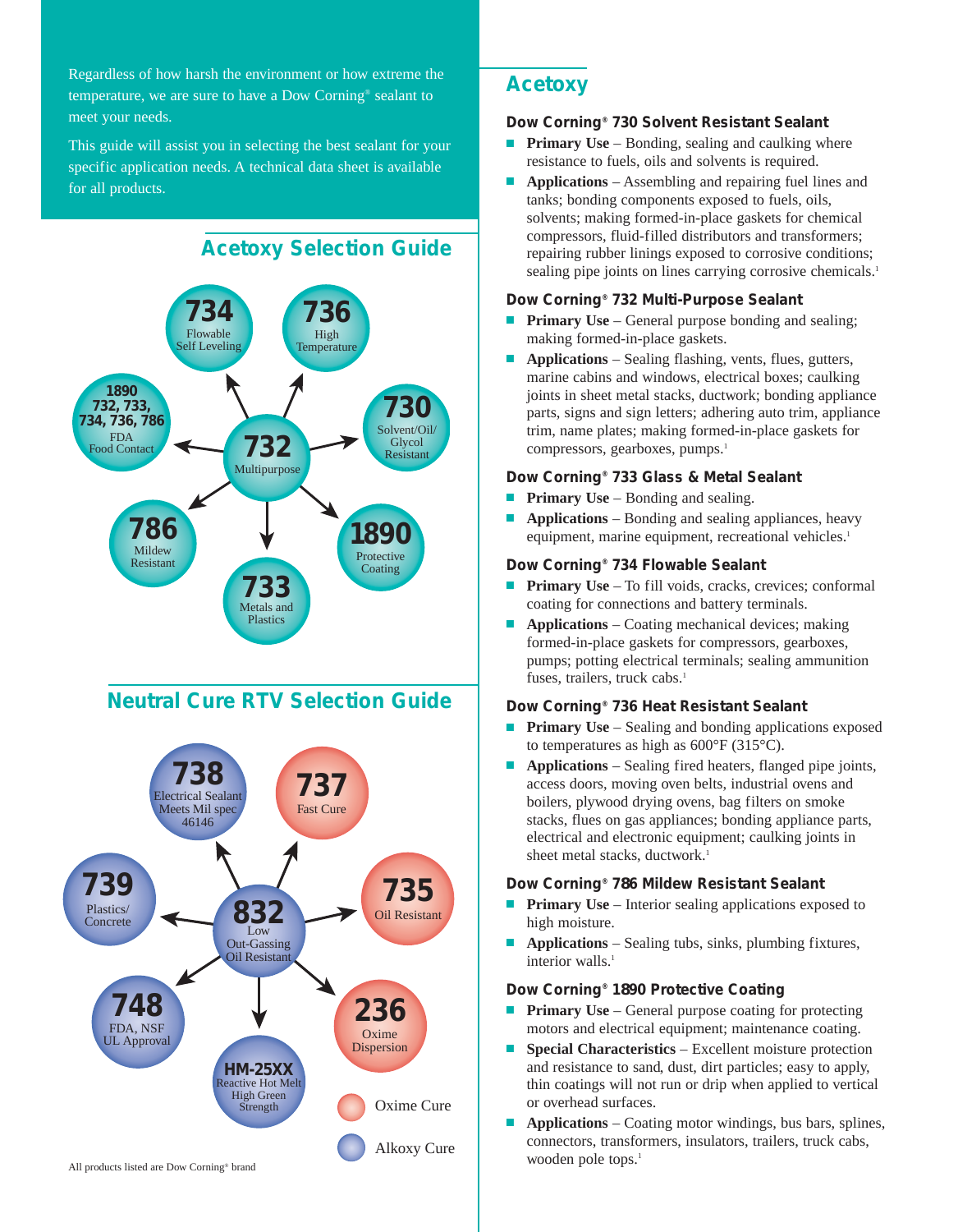## *Dow Corning®* Silicone Sealants **Designed for Industrial Assembly and Maintenance**

Silicon-based Dow Corning sealants last longer and are more versatile than most organic polymer sealants. They are durable, one part RTV sealant, cure at room temperature to a tough, rubbery solid with exceptional performance characteristics, and meet a wide variety of your industrial bonding and sealing needs.

Features of Dow Corning silicone sealants include:

- **Stability over a wide temperature range** When fully cured, our products can be used at temperatures ranging from  $-85^\circ$  to  $599^\circ$  F ( $-65^\circ$  to  $315^\circ$  C).
- **Weather resistance** High resistance to UV rays, radiation and weather prevents our products from hardening, cracking, crumbling, drying and becoming brittle.
- **Chemical stability** Our sealants do not readily degrade even under long-term exposure to many chemicals and atmospheric pollutants.
- **Good bond strength** Our products provide good adhesion to a wide variety of industrial materials, including glass, ceramics, and wood masonry, painted surfaces, and many metals and plastics.
- **Electrical properties** Designed for a variety of applications, our products can be used in various electrical and electronic applications, including devices that are thermally cycled over a wide temperature range.
- **Low Flammability** In fire conditions, silicone adhesives/sealants are reluctant to burn. Many products comply with UL flammability standards.

When you specify an assembly and maintenance product from Dow Corning, you receive a solution backed by the world leader in silicone technology with more than 60 years of expertise and innovations.

## **Innovative Technology**

Reactive hot-melt silicone technology provides instant green strength which can increase productivity, improve quality and reduce costs in industrial assembly applications.

**Dow Corning® HM-25XX Assembly Sealants** are patented, neutral-cure reactive hot-melt silicones ideal for automated applications in the manufacturing of various components. When used with standard hot-melt dispensing equipment and an automated robot, HM-25XX Assembly Sealants become part of the productivity solution that enables parts to be produced faster, better, and more economically.

- **Immediate green strength** parts move efficiently from one step to the next
- **No "hold time" required** ship parts as fast as you make them
- **Long Pot Life and Long Open Time** material stability, is not heat cured, does not cure in line
- **Aggressive Adhesion** excellent primerless adhesion to metals, plastics, wood, and paints
- Clear Ultra clear, clear, or select colors
- **Worker Friendly** non-hazardous formulation, very low odor, very low voc

**Neutral-Cure 100% Silicone Chemistry** – cure to flexible, weather-resistant, silicone elastomer with outstanding durability and UV resistance

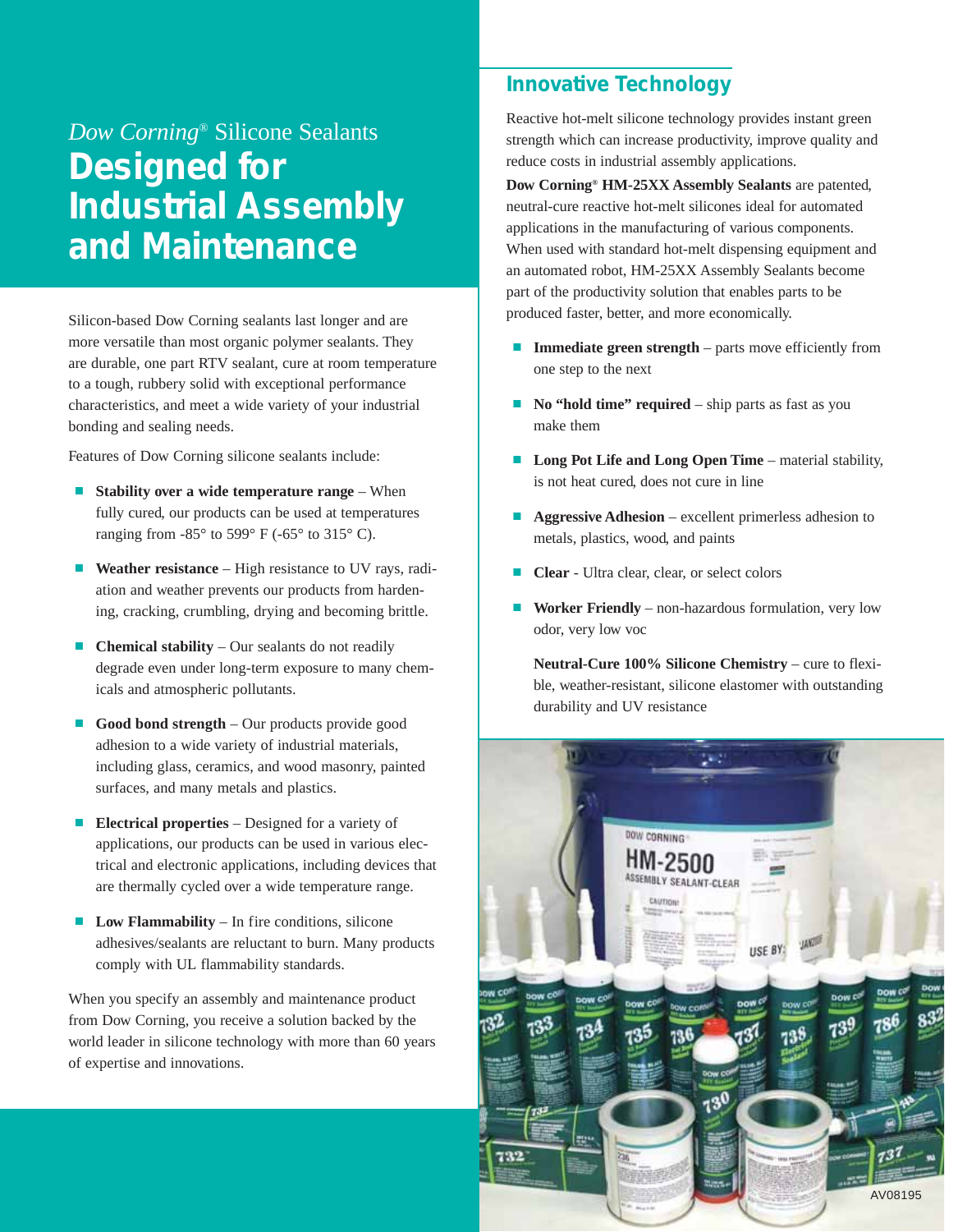#### **Dow Corning® 236 Dispersion Coating**

- **Primary Use** Release coating for protective surfaces from weathering, corrosion and dirt.
- **Special Characteristics** Excellent release; weather resistance; excellent electrical insulator
- **Applications** Easing clean-up of latex manufacturing equipment and paint-spraying operations and removal of flash in urethane and polyester molding; preventing adhesion and build-up on conveyor belts, paper and fabric rolls; reducing build-up on waste-handling equipment.<sup>1</sup>

#### **Dow Corning® 735 Oil Resistant Sealant**

- **Primary Use** Sealing and adhering general industrial equipment, vehicles and other applications where resistance to oil, coolants and lubricants is required.
- **Applications** Sealing oil circulation systems, machine housings, conveyors, piping, oil containment troughs, dikes and barriers; making formed-in-place gaskets for gearboxes, engines and pumps.<sup>1</sup>

#### **Dow Corning® 737 Neutral Cure Sealant**

- **Primary Use** General manufacturing assembly operations where quick cure and good adhesion are important.
- **Applications** OEM and assembly applications; substitute for mechanical fasteners on appliances; adhering plastic moldings to plastic substrates; waterproofing components, sealing coaxial connectors, protecting instrumentation; may be used on concrete and masonry.<sup>1</sup>

## **Oxime** Alkoxy

#### **Dow Corning® 738 Electrical Sealant**

- **Primary Use** Bonding and sealing.
- **Applications** Bonding and sealing corrosion-sensitive electrical and electronic equipment.<sup>1</sup>

#### **Dow Corning® 739 Plastic Adhesive**

- **Primary Use** Adhering, bonding and sealing plastic and metal;making formed-in-place gaskets.
- **Applications** Adhering auto trim, appliance trim and parts; assembling plastic toys; bonding gaskets in refrigeration units, signs and sign letters; caulking cement and masonry; making formed-in-place gaskets for compressors, gearboxes, pumps; sealing flashing, vents, gutters, marine cabins and windows; waterproofing leakproof tractor cabs.<sup>1</sup>

#### **Dow Corning® 748 Noncorrosive Sealant**

- **Primary Use** Electrical sealing applications; food processing and transportation applications.
- **Applications** Bonding and sealing electrical equipment, power and control connections, motors, cover plates, instrument lenses, regulators, junction boxes, control panels; sealing refrigerator and freezer liners.<sup>1</sup>

#### **Dow Corning® 832 Multi-Surface Adhesive/Sealant**

- **Primary Use** Bonding, sealing and assembly where a noncorrosive sealant is required.
- **Applications** Sealing and repairing roof penetrations, gutters, concrete floor seams, marine equipment and windows, pipes, threaded connections; assembling original equipment components.<sup>1</sup>

| $C$ ure<br>Type | Dow Corning®<br>Product* | <b>Special</b><br><b>Features</b> | <b>Temperature Range</b><br><b>PF/PC</b> (Intermittent)** | Color(s)            | <b>Skin-Over</b><br>Time (min) | <b>Tack Free</b><br>Time (min) |
|-----------------|--------------------------|-----------------------------------|-----------------------------------------------------------|---------------------|--------------------------------|--------------------------------|
| Acetoxy         | 730                      | Solvent resistant                 | -85 to 500/-65 to 260                                     | wht                 | 5                              | 25                             |
|                 | 732                      | Multi-purpose, FDA, NSF           | -76 to 350 (400)/-60 to 177 (204)                         | alum, blk, clr, wht | 10                             | 20                             |
|                 | 733                      | Good adhesion                     | -70 to 350 (400)/-57 to 177 (204)                         | alum, blk, clr, wht | 10                             | 15                             |
|                 | 734                      | Flowable, self-leveling           | -85 to 356/-65 to 180                                     | clr, wht            | $\overline{7}$                 | 13                             |
|                 | 736                      | High temperature resistant        | -85 to 500 (599)/-65 to 260 (315)                         | red                 | 10                             | 17                             |
|                 | 786                      | Mildew resistant                  | -76 to 350 (400)/-60 to 177 (204)                         | clr, wht            | 5                              | 20                             |
|                 | 1890                     | Coating, visc. 400 poise          | -75 to 350 (400)/-59 to 177 (204)                         | gry                 | 15                             | 25                             |
| Oxime           | 236                      | Coating, visc. 675 cps            | $-40$ to 300/ $-40$ to 150                                | wht                 | 85                             | 120                            |
|                 | 735                      | Oil resistant                     | -80 to 400 (450)/-62 to 204 (230)                         | blk                 | 9                              | 15                             |
|                 | 737                      | Fast cure                         | -85 to 350/-65 to 177                                     | blk, clr, wht       | 5                              | 14                             |
| Alkoxy          | 738                      | <b>Electrical sealant</b>         | -80 to 356/-62 to 180<br>wht                              |                     | 20                             | 120                            |
|                 | 739                      | Plastic adhesive                  | -65 to 300 (350)/-54 to 149 (177)                         | blk, gry, wht       | 25                             | 45                             |
|                 | 748                      | FDA and NSF approved              | -65 to 350 (400)/-55 to 177 (204)                         | off wht             | 15                             | 30                             |
|                 | 832                      | Excellent adhesion                | -67 to 300 (350)/-55 to 149 (177)                         | blk, gry, off wht   | 20                             | 50                             |
|                 | <b>HM-2500</b>           | Immediate adhesion                | -50 to 300/-45 to 150                                     | ultra clr           |                                |                                |
|                 | HM-2510                  | Immediate adhesion                | -50 to 300/-45 to 150                                     | ultra clr           |                                |                                |
|                 | HM-2520                  | Immediate adhesion                | $-50$ to 300 / $-45$ to 150                               | clr                 |                                |                                |

\* Meets FDA CFR 21.177.2600

\*\*Meets FDA CFR 21.177.2600 and FDA CFR 21.175.105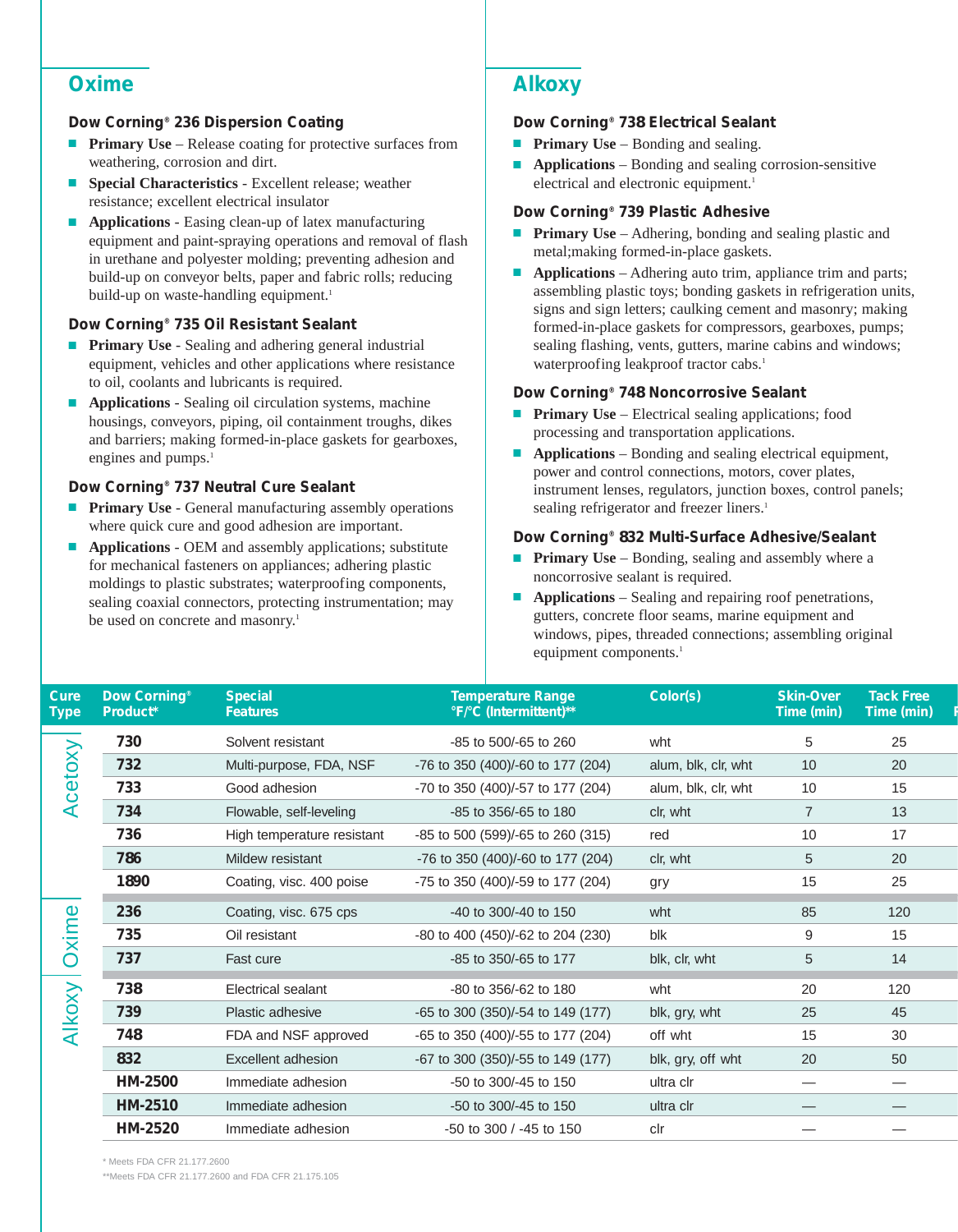#### **Dow Corning® HM-25XX Assembly Sealants**

- **Primary Use** Assembly, bonding, sealing, gasket and other applications that require instant adhesion and high green strength
- **Special Characteristics** 100% silicone, instant adhesion, cures to long lasting silicone sealant.
- **Applications** Hot melt reactive sealants work well in OEM and assembly applications, very good adhesion to most substrates without the need of a primer. With instant adhesion, parts can be shipped out quickly. Long open time, long pot life, and low voc.

### **Primers and Cleaners**

#### **Dow Corning® PR-1200 RTV Prime Coat**

- **Primary Use** Significantly improves the adhesion of silicone sealants, to a wide variety of challenging substrates.
- **Applications** Improves the adhesion of silicone sealants, coatings and rubber to masonry, wood, granite, metals, glass, ceramics, plastics, rubbers and coatings.
- **Container Sizes** Can, pail and drum.
- **Color** Clear, red.

#### **Dow Corning® P5200 Adhesion Promoter**

- **Primary Use** Significantly improves the adhesion of silicone sealants, with low VOC to a wide variety of challenging substrates.
- **Applications** Improves the adhesion of silicone sealants, coatings and rubber to masonry, wood, granite, plastics, rubbers and coatings.
- **Container Sizes** Can.
- **Colors** Clear, red.

#### **Dow Corning® OS-2 Silicone Cleaner and Surface Prep Solvent**

- **Primary Use** Removing oils, greases, waxes and sealant residue—especially silicone; cleaning surfaces to be painted, bonded or sealed; replacing VOC solvents.
- **Special Characteristics** VOC exempt (VOC = 0 g/L). Certified as a Clean Air Solvent by the California South Coast Air Quality Management District. Easy to use, low in toxicity, essentially odorless. Safe on plastics and non-corrosive to metals. Ideal for diluting and tailoring the viscosity of silicones.
- **Applications** Cleaning plastics, metals, other surfaces, or preparing these surfaces for painting, bonding or sealing.
- Limitations This product may not remove highly polar contaminants.
- **Container Sizes** Can, pail and drum.

'Most paints will not adhere to sealant; not for underwater structural or adhesive applications; requires atmospheric moisture to cure. May stress crack some plastics; test before use. 2 Estimated service temperatures based on product formulation and laboratory testing. Actual service temperature range is dependent on other factors including the specific application environment.

| <b>Extrusion</b><br>Rate (g/min) | <b>Durometer</b><br>(shore A) | Tensile<br><b>PSI</b> | <b>Elongation</b> | <b>Specific</b><br><b>Gravity</b> | Listing/<br><b>Specifications</b>     | <b>Container</b><br><b>Sizes Listed</b> |
|----------------------------------|-------------------------------|-----------------------|-------------------|-----------------------------------|---------------------------------------|-----------------------------------------|
| 250                              | 40                            | 300                   | 200               | 1.40                              |                                       | tube, cartridge, pail, drum             |
| 350                              | 25                            | 325                   | 600               | 1.04                              | FDA 21*, NSF 51, NSF 61, UL, MIL spec | tube, cartridge, pail, drum             |
| 350                              | 25                            | 335                   | 500               | 1.03                              | NSF 51, UL, FDA                       | cartridge, pail, drum                   |
| 650                              | 27                            | 222                   | 315               | 1.03                              | FDA 21*, NSF 51, UL, MIL spec         | tube, cartridge, pail, drum             |
| 390                              | 26                            | 350                   | 600               | 1.04                              | FDA 21*, NSF 51, UL, MIL spec         | tube, cartridge, pail, drum             |
| 350                              | 25                            | 325                   | 600               | 1.04                              | FDA 21**, NSF 51                      | cartridge, pail, drum                   |
|                                  | 21                            |                       |                   | 1.03                              | FDA 21*                               | pail, drum                              |
| n/a                              | 20                            | 325                   | 500               | 1.64                              |                                       | can, pail                               |
| 400                              | 42                            | 280                   | 300               | 1.06                              |                                       | cartridge                               |
| 395                              | 33                            | 175                   | 300               | 1.04                              | UL                                    | tube, cartridge, pail, drum             |
| 550                              | 35                            | 385                   | 535               | 1.03                              | UL, MIL-A-46146 Type 1                | tube, cartridge, pail, drum             |
| 110                              | 37                            | 225                   | 640               | 1.52                              | UL                                    | cartridge, pail, drum                   |
| 150                              | 25                            | 275                   | 350               | 1.33                              | FDA 21**, NSF 51, NSF 61, UL          | tube, cartridge, pail, drum             |
| 133                              | 35                            | 350                   | 420               | 1.33                              | UL                                    | cartridge, pail, drum                   |
|                                  | 60                            | 350                   | 1000              | 1.06                              | FDA 21*, NSF 51, NSF 61, UL           | cartridge, pail, drum                   |
|                                  | 47                            | 390                   | 760               | 1.07                              | FDA 21*, NSF 51, NSF 61               | cartridge, pail, drum                   |
|                                  | 33                            | 700                   | 1000              | 1.12                              | FDA 21*, NSF 51, NSF 61               | cartridge, pail, drum                   |